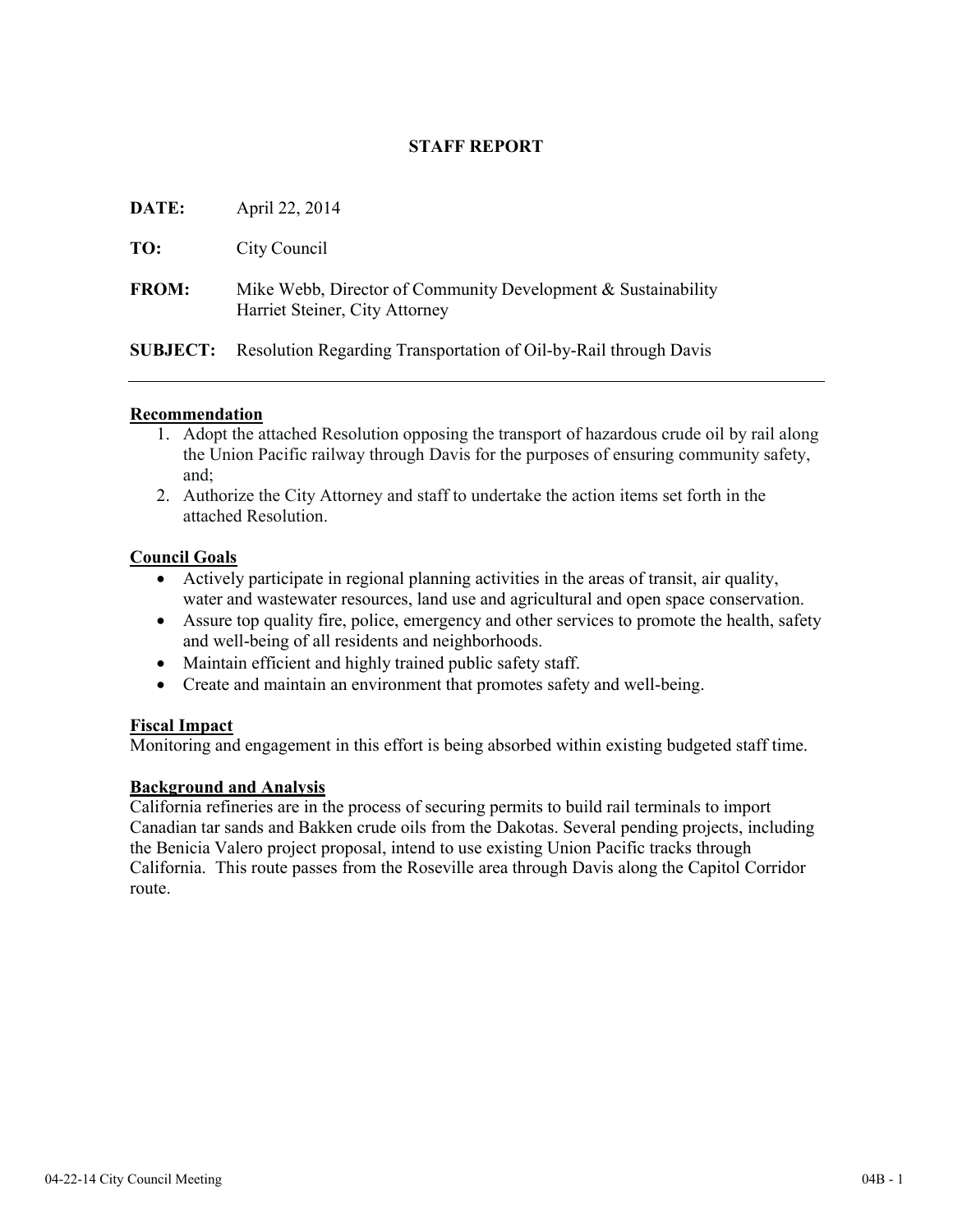

The Valero project proposes to introduce 100 rail cars of Bakken Crude per day traveling through Davis. Other projects, including the Phillips 66 Santa Maria refinery project, may also utilize the same rail corridor. The Santa Maria project could add an additional 80 rail cars per day.

The last few years have seen a dramatic rise in transport of crude by rail, accompanied by a similar rise in rail accidents, with nearly 100 in 2013. More crude oil was spilled in U.S. rail accidents in 2013 than in the preceding four decades, more than 1.15 million gallons in 2013.

In July 2013, 72 tanker cars loaded with 2 million gallons of flammable crude oil derailed in Lac-Mégantic, a small Canadian town, spilling 1.5 million gallons of crude. The resulting fire and explosions burned down dozens of buildings, killed 47 people, and caused over \$1 billion in damages. Similar accidents have occurred elsewhere, including in North Dakota and Alabama.

Given the record of crude-oil rail accidents in recent years, an event such as Lac Mégantic could have catastrophic effects if it occurred amidst any populated area. The UP rail line is situated in the midst of Downtown Davis and the Olive Drive neighborhood. The line through Davis includes one of relatively few curves and includes a low speed cross-over. These physical factors combine to create potentially hazardous conditions for any train, but are exasperated with such large increases in crude oil shipments proposed.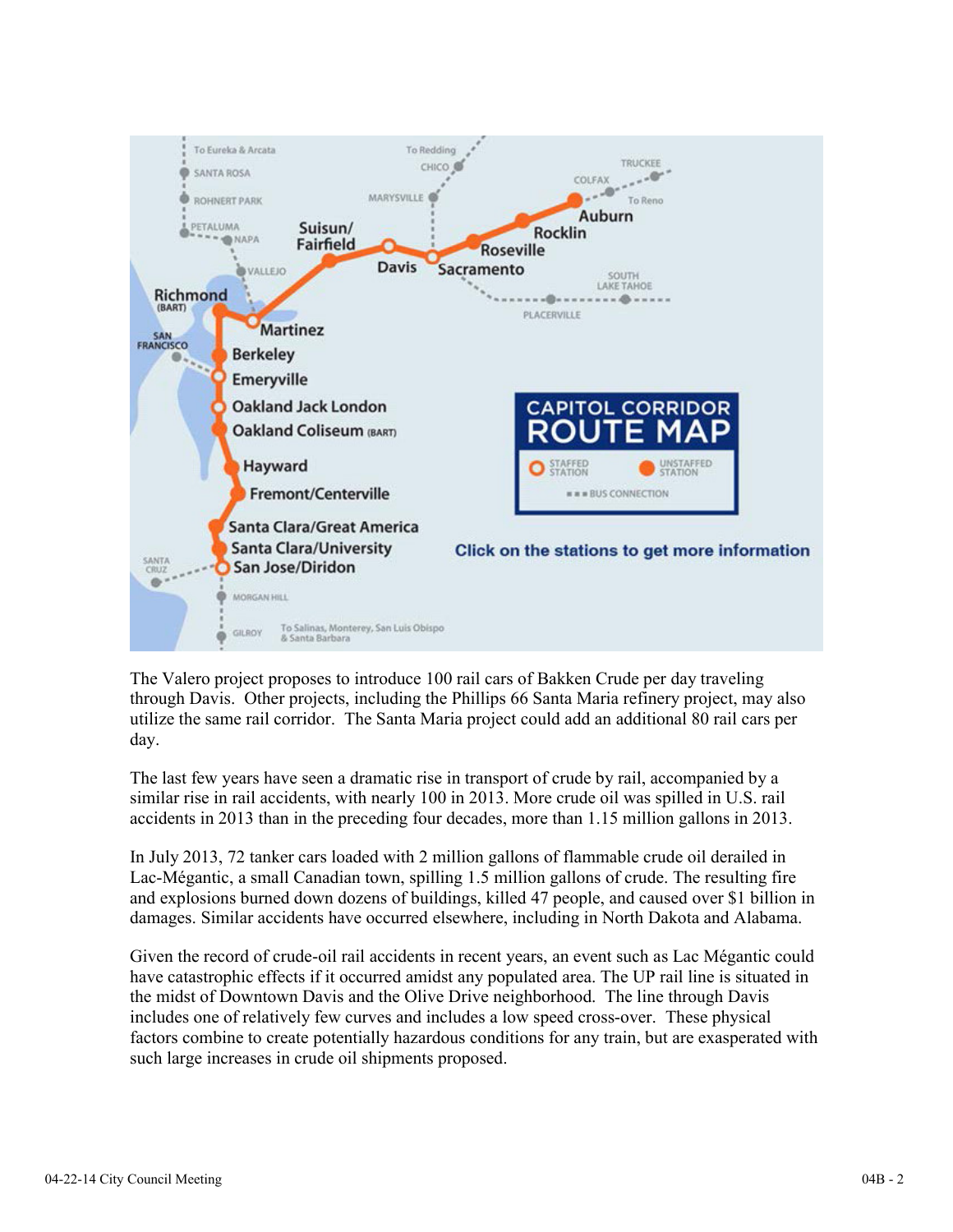The U.S. Department of Transportation recently classified crude shipments by rail as an "imminent hazard." It is taking steps to mitigate some of the risk, including testing of Bakken crude oil to ensure that proper safety measures are used during transport by the shipper, regulations to improve tank car safety, and a voluntary agreement to slow crude trains in urban areas and install safety equipment to respond to accidents. How timely, or effective, these requirements will in improving safety is not yet known.

Mitigating the impacts of transporting crude and other commodities by rail has been a challenge, as the railroads and other entities involved in the transport of crude claim they are subject to federal law but not to California law. They are asserting federal pre-emption and arguing that other agencies have no authority to mitigate their impacts. However, this is not the complete story. Every permitting agency -- cities, counties, and air districts -- has the authority to deny land use and other permits if the applicant refuses to mitigate impacts. San Luis Obispo has authority over the land use permits to build the rail terminals that the Phillips 66 Santa Maria refinery is requesting. The City of Benicia has the land use authority over the Valero project.

At the regular meeting of March 11, 2014 the City Council unanimously provided the following direction to staff on this topic:

- 1. Direct staff to continue to gather data, monitor the Benicia Valero project, and actively partner with other agencies, and State and Federal Representatives, on coordination of review and comments.
- 2. Direct staff to continue to engage with appropriate regulatory authorities regarding the safety of the existing railroad operations/speeds/curve in Davis.
- 3. Direct staff to prepare resolution whereby the City of Davis would oppose crude by rail transport through our community for the purpose of ensuring community safety until further consideration, including and understanding of risks and needed mitigation measures.
- 4. To the greatest extent feasible, synchronize efforts with other jurisdictions in the region.

Staff continues to monitor the project proposals. The Benicia Valero project Draft EIR has still not been released for review. While the Phillips 66 project EIR was completed in January of this year, staff has confirmed that the EIR will be re-circulated for additional public review. Staff is verifying with San Luis Obispo the anticipated dates for release.

Staff and the City attorney participated in a regional meeting of local jurisdictions on the subject of oil-by-rail on April 17<sup>th</sup>. The meeting was organized and hosted in cooperation with SACOG. The meeting was well-attended and provided very good insights into the range of topics and issues of concern to the various jurisdictions in the region. Jurisdictions represented at the meeting included Yolo County, City of Sacramento, Sacramento County, West Sacramento, Loomis, Roseville, Rocklin, Placer County, Davis, and SACOG. Public safety was the prevalent topic of concern to the jurisdictions, particularly with regard to the safety of the transportation of crude oil through populated areas, and the level of information and resources available to first responders for rail transport. The meeting was very instrumental in identifying the range of information needs, how the group can best organize efforts, and potential next steps. A key outcome of the meeting was to form a smaller working group, which will include Davis and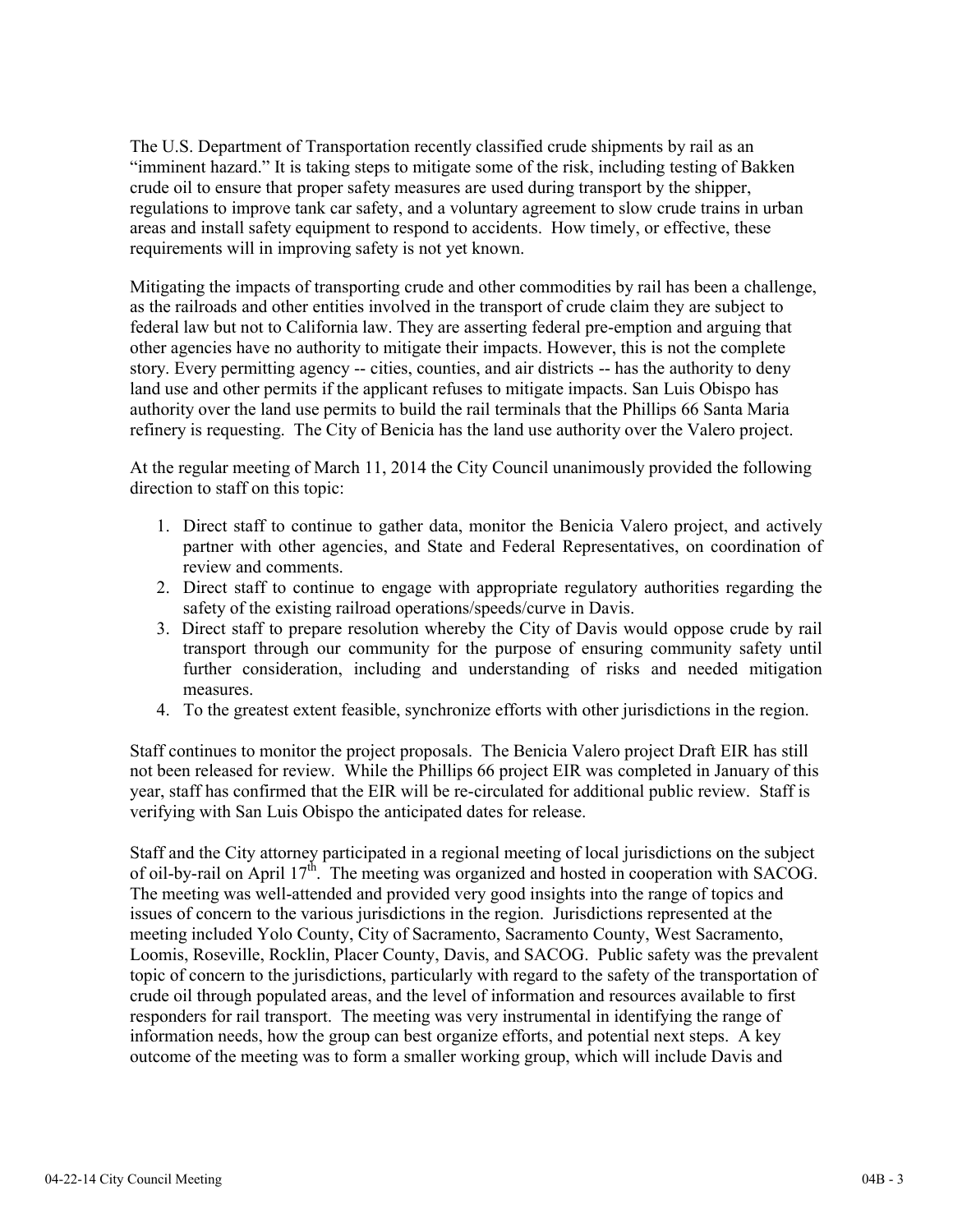SACOG staff, to generate a framework for actions. Additionally, SACOG staff will be adding the topic to the agenda for the upcoming Cap-to-Cap.

Per City Council direction, staff has prepared the attached Resolution, which will set forth the general framework and City position on the topic of oil-by-rail. The Resolution will form the basis for direction on follow-up actions to be undertaken by the City Attorney and staff on individual projects, such as Phillips 66 and Valero, and to engage in regional action.

### **Attachment(s)**

1. Resolution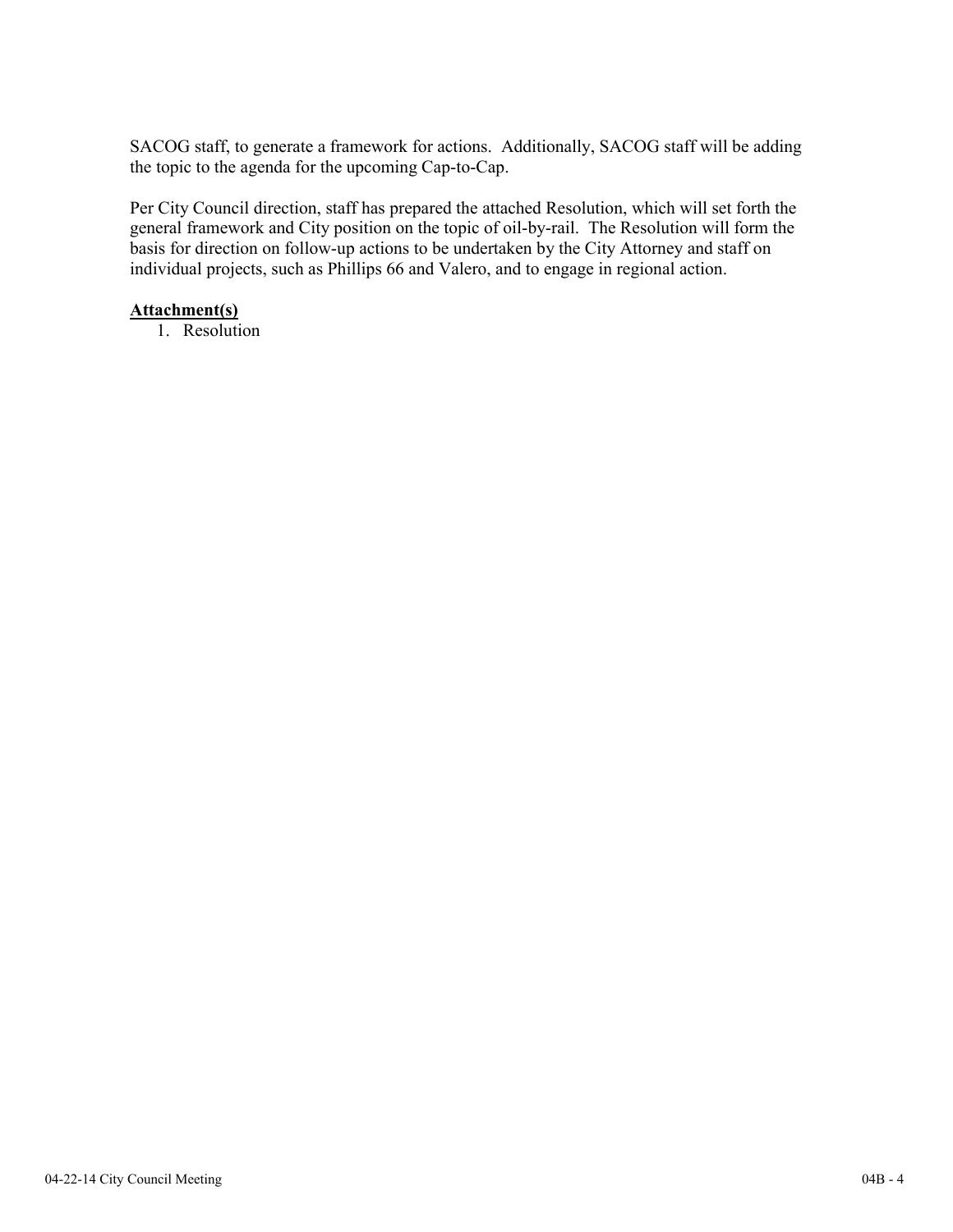### **RESOLUTION NO. 14-\_\_\_, SERIES 2014**

## **OPPOSING TRANSPORTATION OF CRUDE OIL THROUGH THE CITY OF DAVIS AND ADJACENT HABITAT AREAS**

WHEREAS, California refineries are in the process of securing permits to build rail terminals to import Canadian tar sands and Bakken crude oils from the Dakotas; and

WHEREAS, the last few years have seen a dramatic rise in transport of crude oil by rail, accompanied by a similar rise in RAIL accidents, nearly 100 in 2013; more crude oil was spilled in U.S. rail accidents in 2013 than in the preceding four decades, more than 1.15 million gallons in 2013; and

WHEREAS, in July 2013, 72 tanker cars loaded with 2 million gallons of flammable crude oil derailed in Lac-Mégantic, Canada, causing explosions that destroyed dozens of buildings, killed 47 people, and caused over \$1 billion in damages; and

WHEREAS, several crude-by-rail projects, including, but not limited to the Phillips 66 Santa Maria Refinery rail spur extension, and the Benicia Valero expansion, are currently before San Luis Obispo County and the City of Benicia for approval; and

WHEREAS, trains delivering crude for these project would use Union Pacific rail tracks, which follow the Amtrak Capitol Corridor route through the Sacramento region and Davis; and

WHEREAS, given the record of crude-oil rail accidents in recent years, an event such as Lac Mégantic could have catastrophic effects if it occurred in any populated or habitat area; and

WHEREAS, the primary source of the petroleum anticipated to be transported by rail through Seattle is from the Bakken formation, which the U.S. Department of Transportation Pipeline and Hazardous Materials Safety Administration has determined may be more flammable than traditional heavy crude oil; and

WHEREAS, Davis is situated in a particularly vulnerable area due the curvature of the rail line and rail cross-over as it passes through the densely populated area of Downtown Davis, the Olive Drive residential neighborhood, multiple at-grade crossings, storage sidings along Second Street, and thousands of acres of sensitive wildlife habitat in and around the City of Davis; and

WHEREAS, other refineries have similar projects planned to transport hazardous crude by rail through Davis and the region; and

WHEREAS, until such time that adequate and appropriate safety measures, mitigations, and protocols are in place to ensure the safe transport of petroleum by rail, the City must take all reasonable steps necessary to ensure the safety and security of the residents and visitors of the City of Davis, property, and our wildlife habitat areas; and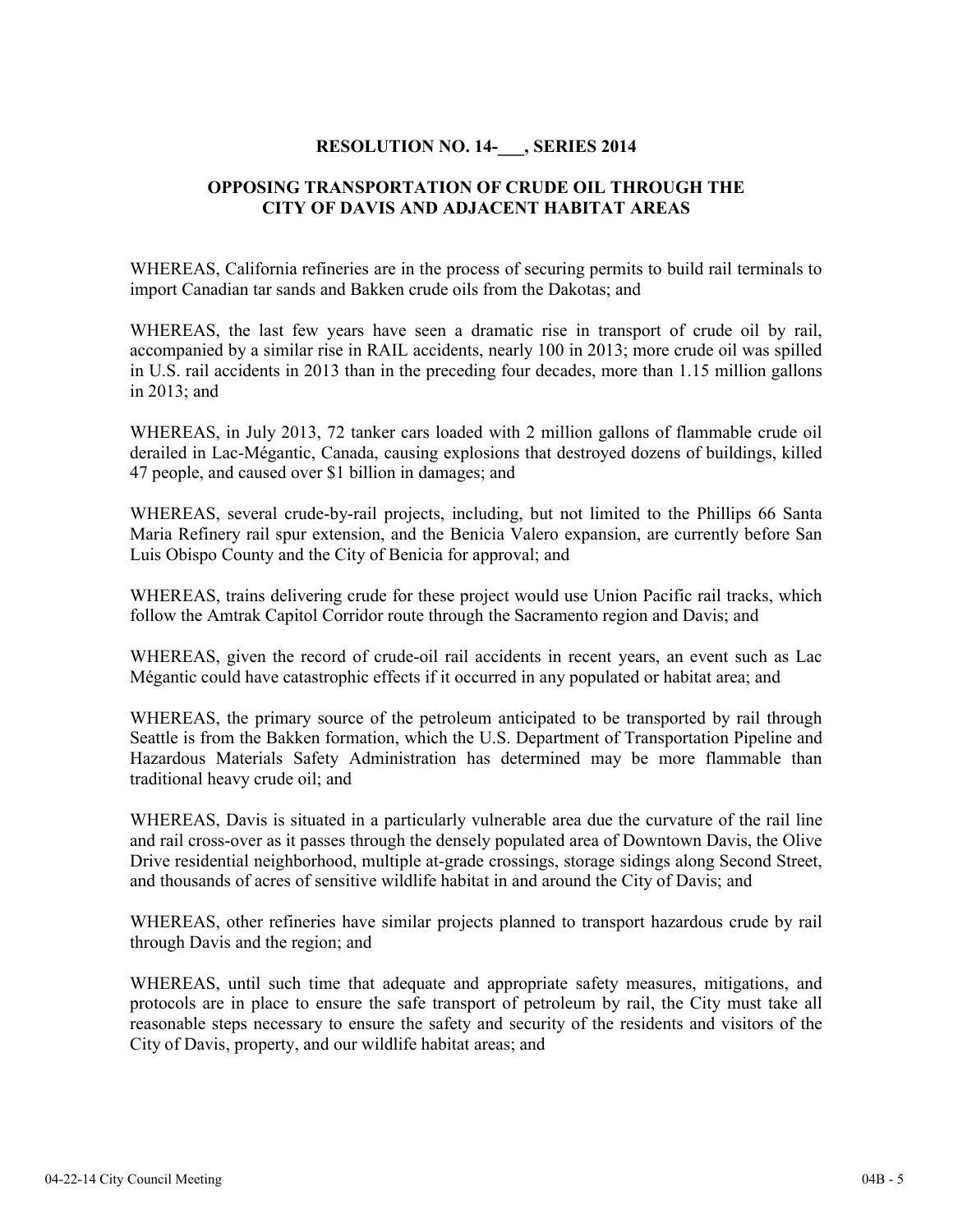WHEREAS, other jurisdictions in the region are expressing similar concerns for their own communities along the rail corridor; and

WHEREAS, the City of Davis is deeply concerned about the threat to life, safety and the environment of potential spills and fires from the transport of petroleum by rail.

NOW THEREFORE, BE IT RESOLVED that the City Council of the City of Davis hereby opposes using existing Union Pacific rail lines to transport hazardous crude oil through the City of Davis and adjacent habitat areas, and resolves to:

- a. File comments in opposition on CEQA documents and any draft permit approvals, such as air permits or zoning changes for transport of crude, as they occur, for projects including, but not limited to the following: Santa Maria Refinery, Benicia Valero Refinery, with the objective of ensuring that adequate and appropriate safety measures, mitigations, and protocols are in place to ensure the safety and security of the residents and visitors of the City of Davis and our adjacent habitat areas;
- b. Work with SACOG, local jurisdictions and local and regional partners to coordinate sharing of information, resources, solutions, and project comments along the rail transportation route;
- c. Lobby our Senators and Representatives at the state and federal level in support of our concerns, including seeking greater notification of "up-rail" communities and disclosure of rail routes during the CEQA review process of projects;
- d. Work with the Railroad, oil transporters and refineries, regional partners, and elected representatives to disclose the volumes, types of hazardous materials, including but not limited to petroleum, petroleum products, and petroleum derivatives; transportation routes; and the frequency and duration of transfers of petroleum, so that the state and local communities can be fully informed of and plan for the risks posed by the transport of petroleum by rail in timely and meaningful ways;
- e. Urge the U.S. Department of Transportation (DOT) to increase federal tank car design and operation regulations for petroleum product shipments and aggressively phase out older-model tank cars used to move flammable liquids that are not retrofitted to meet new federal requirements;
- f. Urge the DOT to actively support and to adopt regulations that increase safety measures on trains, such as systems to warn train operators of upcoming speed limit decreases, such as decreased speed due to curvature of the rail line, and other hazards, to assist in avoiding accidents and derailments.
- g. Urge the Department of Homeland Security, in collaboration with state and local government emergency response entities and the California Department of Fish and Wildlife, to assess the impact to public safety, the environment, the economy, and traffic of petroleum transport by rail through Davis and the State of California;
- h. Lobby the Governor and the State Public Utilities Commission, and any other relevant state agencies, to refrain from permitting projects that would increase the number of trains carrying petroleum through Davis and other California communities until the cumulative environmental and safety impacts of these projects are studied and mitigated;